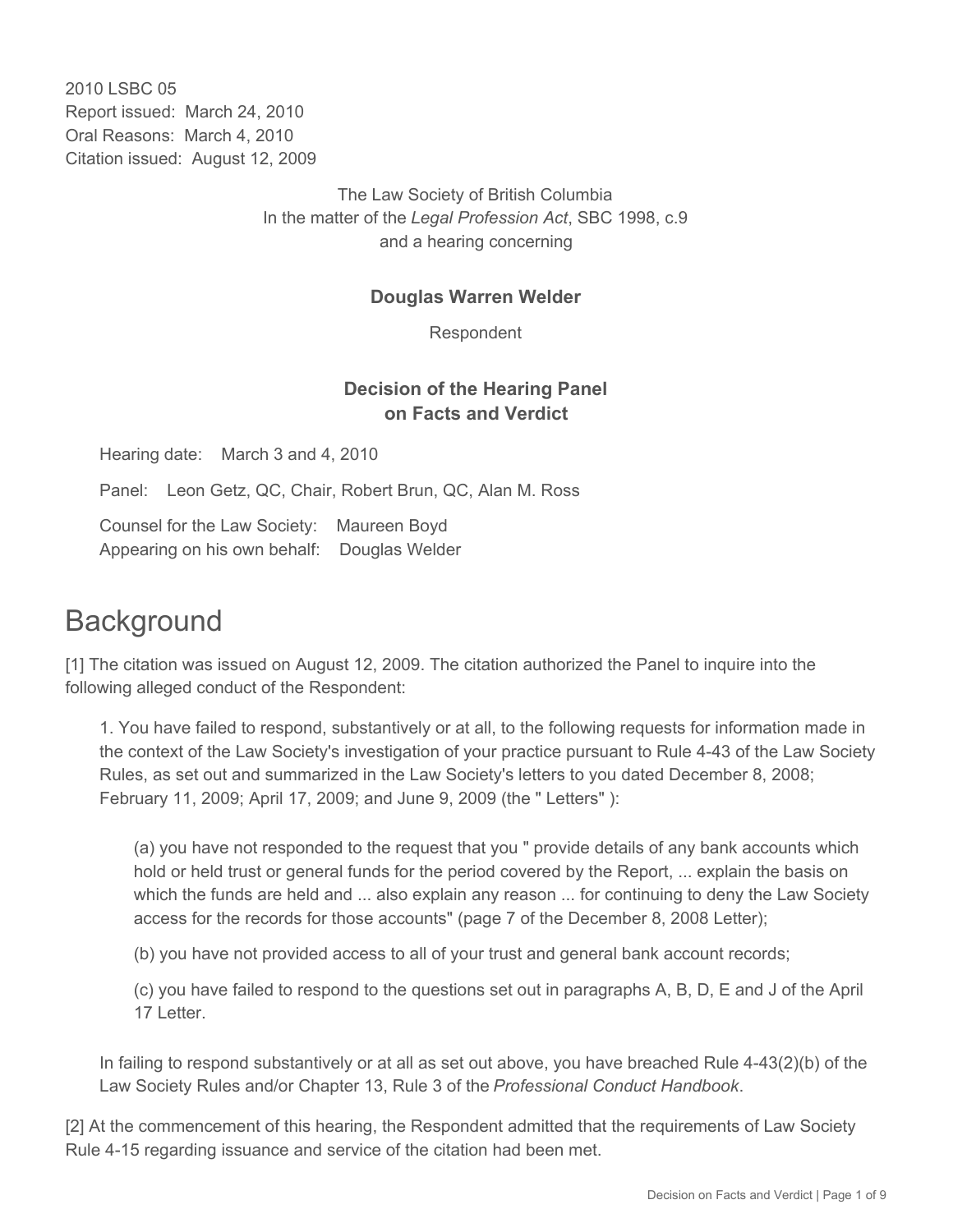[3] The Respondent's position is that he has responded substantively to the requests for information and the questions posed by the Law Society.

### **Summary Hearing**

[4] The Law Society proceeded with this hearing pursuant to Rule 4-24.1, which states:

**4-24.1**(1) This Rule may be applied in respect of the hearing of a citation comprising only allegations that the respondent has done one or more of the following:

- (a) breached a Rule;
- (b) breached an undertaking given to the Society;
- (c) failed to respond to a communication from the Society;

...

(2) Despite Rule 4-27(5), the Bencher presiding at a pre-hearing conference may order that the conference not consider any or all of the matters referred to in that subrule.

(3) Unless the panel rules otherwise, the respondent and discipline counsel may adduce evidence by

- (a) affidavit, or
- (b) an agreed statement of facts.

(4) Despite Rules 4-34 and 4-35, the panel may consider facts, verdict, penalty and costs and make one decision respecting all aspects of the proceeding.

[5] As set out above, the citation contains one charge containing three allegations that the Respondent failed to respond to communications from the Law Society. Therefore, this hearing may proceed pursuant to Rule 4-24.1.

[6] Rule 4-24.1 contemplates that the hearing will proceed by way of affidavit evidence or an Agreed Statement of Facts unless the Panel rules otherwise. In this case, the Law Society, with the Respondent's agreement, proceeded by way of affidavit evidence. In addition, the Respondent cross-examined the affiants and gave *viva voce* testimony. He was cross-examined by counsel for the Law Society.

[7] It was not necessary for this Panel to make any determination as to when and in what circumstances it might not be appropriate to proceed by way of affidavit evidence under Rule 4-24.1.

### **Oral Reasons**

[8] At the conclusion of the hearing on March 4, 2010, the Panel gave a brief oral verdict with a written decision on Facts and Verdict to follow. Counsel agreed that submissions on penalty would await the written decision.

### **Onus and Standard of Proof**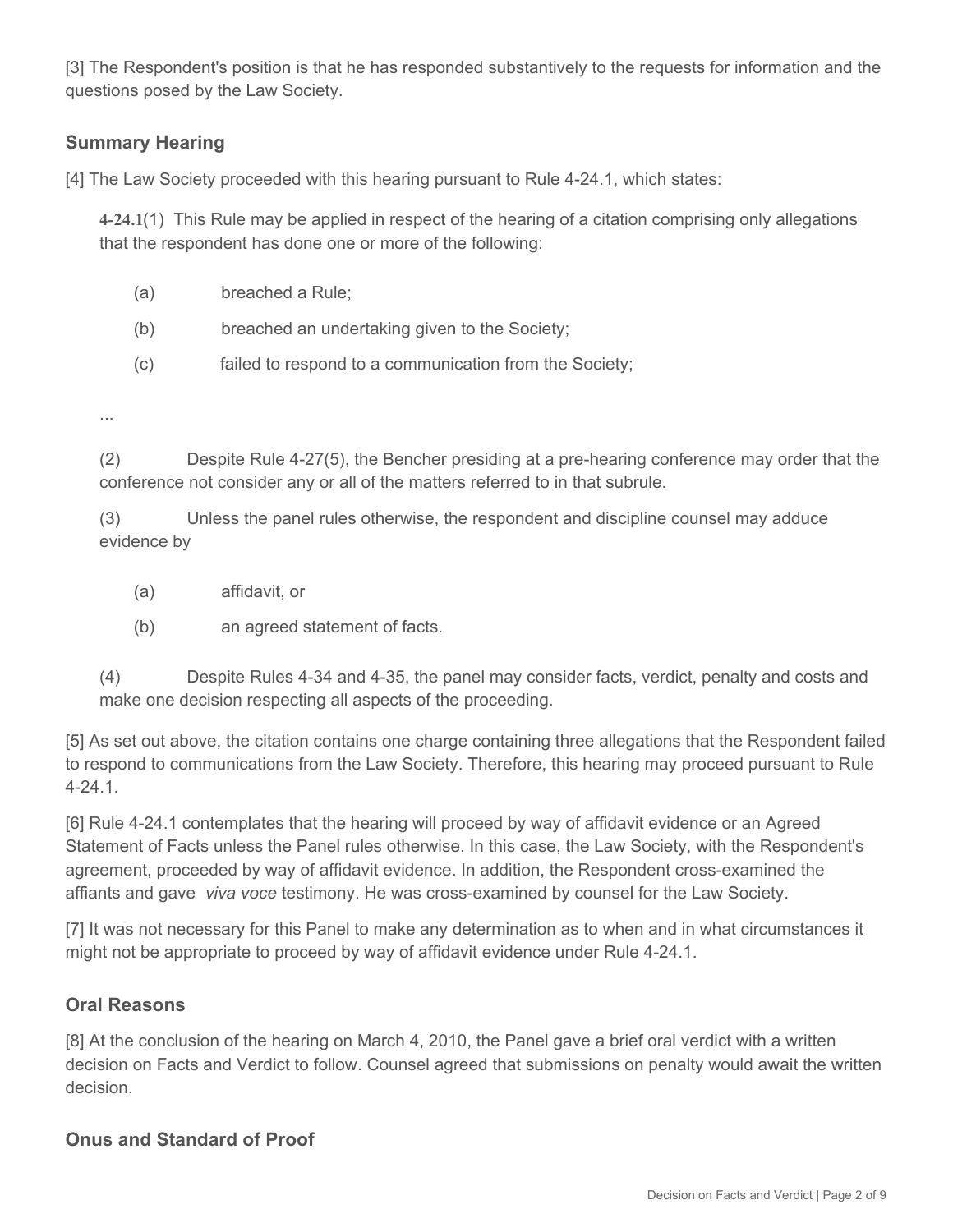[9] The onus is on the Law Society to prove the allegations on a balance of probabilities. This is the standard set out by the Supreme Court of Canada in *F.H. v. McDougall*, 2008 SCC 53, and adopted in *Law Society of BC v. Schauble*, 2009 LSBC 11.

# **Facts**

[10] On or about May 1, 2007, the Law Society commenced an investigation into the conduct of the Respondent (the " Investigation" ).

[11] The Investigation was prompted by a complaint made by another member of the Law Society. It related to the alleged participation by the Respondent in an apparently fraudulent ponzi scheme. It was alleged that the Respondent had disbursed certain investors' funds from his trust accounts to International Fiduciary Corp. (" IFC" ) after the issuance of a Temporary Order of the British Columbia Securities Commission requiring that all persons cease trading in the IFC investment (the " Temporary Order" ). As a result, the investors may have lost their funds. A Class Proceeding was commenced against the Respondent and another Law Society member on May 3, 2007.

[12] On May 3, 2007 the Chair of the Discipline Committee of the Law Society made an order pursuant to Rule 4-43 of the Law Society Rules that an investigation be made of the books, records and accounts of the Respondent.

[13] On May 10, 2007 Law Society staff attended at the office of the Respondent for the purpose of undertaking an audit of his books, records and accounts.

[14] During the period between May 10, 2007 and July 6, 2007 Law Society staff attended at the Respondent's office for a total of 13 days during the " field" part of the Investigation. There were numerous conversations between the Respondent, his staff and the employees of the Law Society during the 13 days. Although there is some dispute as to the import of those conversations, none of those disputes bear on the outcome of this inquiry.

[15] One of the documents reviewed by the staff of the Law Society was the Respondent's " Reporting Form, Trust Report" (" Form 47" ) filed July 17, 2006. The Form 47 indicated that the Respondent had operated only two trust accounts for the 12 months ended April 30, 2006. The Form failed to report the existence or particulars of the Respondent's general account. When asked by Law Society staff for information regarding his general account, the Respondent provided that information.

[16] As a result of one of the conversations between the Respondent and Law Society staff, there was reason to believe that the Respondent had operated other bank accounts, either trust or general, through which he conducted the business of his firm. However, during the field part of the Investigation, Law Society staff did not uncover documented evidence of other bank accounts.

[17] After Law Society staff left the Respondent's office, there were further requests for information from the Respondent. Some of those requests were answered. Some were not.

[18] On or about April 3, 2008, Law Society staff released an Interim Audit Report (the " Report" ) covering the period from April 1, 2004 to November 30, 2007. The scope of review of the Report was limited because Law Society staff could not confirm that they had examined all of the relevant bank and accounting records.

[19] Following the release of the Report, Law Society staff wrote to the Respondent on April 29, 2008 posing several questions and seeking clarification of the Respondent's position on several issues. The letter stated, in part (at  $p. 11$ ):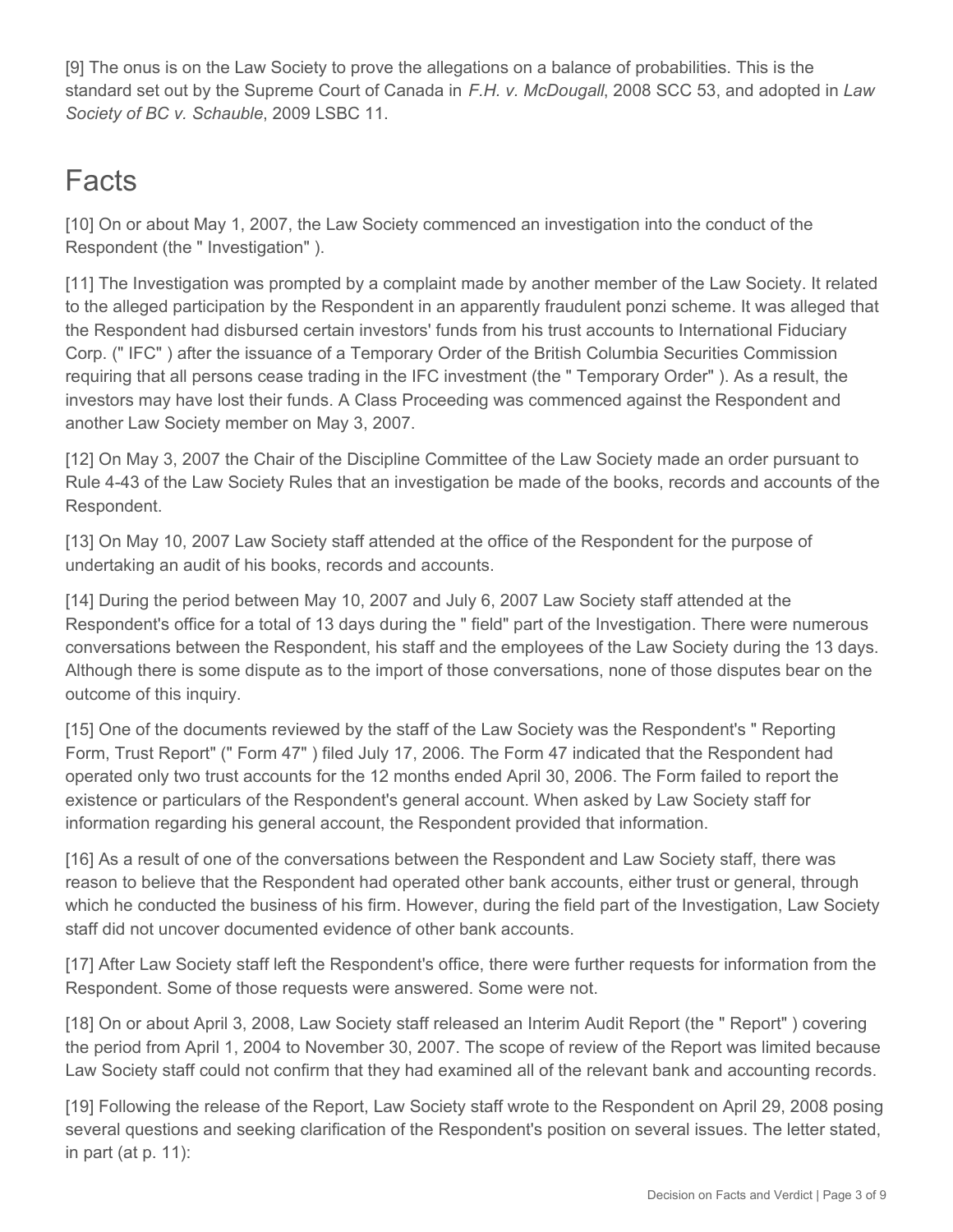Ms. Chan notes in the Report that you refused to permit the Law Society to have access to all of your trust account records. ...in light of Ms. Chan's findings, I consider that the Law Society must have access to all of your records in order to permit a complete audit to be conducted as part of the Law Society's overriding object and duty of protecting the public interest.

[20] The April 29, 2008 letter sought a response by May 27, 2008.

[21] On May 28, 2008, Law Society staff wrote to the Respondent and requested a response to the April 29, 2008 letter.

[22] On June 12, 2008, the Respondent called Law Society staff and requested an extension to June 30, 2008.

[23] On July 2, 2008, Law Society staff again wrote to the Respondent and requested his response.

[24] After a telephone conversation on July 3, 2008, the Respondent was granted an extension to July 31, 2008 to respond to the April 29, 2008 letter.

[25] The Respondent provided a response dated July 26, 2008 via a nine-page letter that provided substantive answers to many, but not all of the questions posed by Law Society staff in their April 29, 2008 letter. The letter closed with the sentence:

As to my other bank accounts, I am not prepared to grant you access to them.

[26] At some point between July and December, 2008, the Respondent retained counsel. Law Society staff wrote to the Respondent's solicitor on December 8, 2008 seeking further answers and clarification. That letter requested a response by January 14, 2009.

[27] Law Society staff wrote a follow-up letter to the Respondent's counsel on January 15, 2009.

[28] Despite three telephone conversations with the Respondent's counsel, no answer was received to the December 8, 2008 letter by February 10, 2009. As a result, Law Society staff followed-up with a further letter dated February 11, 2009 requesting a substantive response to the questions set forth in the December 8, 2008 letter. The February 11, 2009 letter requested the response by February 19, 2009.

[29] The Respondent phoned on February 19, 20 and 21, 2009. In each conversation he sought an extension of time.

[30] The Respondent sent a letter dated February 22, 2009 (but faxed February 24, 2009) to the Law Society.

[31] In the December 8, 2008 letter, Law Society staff had asked for specific information regarding bank accounts. The letter stated:

In order to avoid any ongoing confusion about which trust or general account records may be required by the Law Society, I ask that Mr. Welder provide details of any bank accounts which hold or held trust or general funds for the period covered by the Report, that he explain the basis on which the funds are held and that he also explain any reason he may have for continuing to deny the Law Society access to the records for those accounts.

[32] The Respondent's letter dated February 22, 2009, in answer to the request set out above, stated:

I will be discussing your request for access to my other accounts, [sic] with Mr. Perry and will advise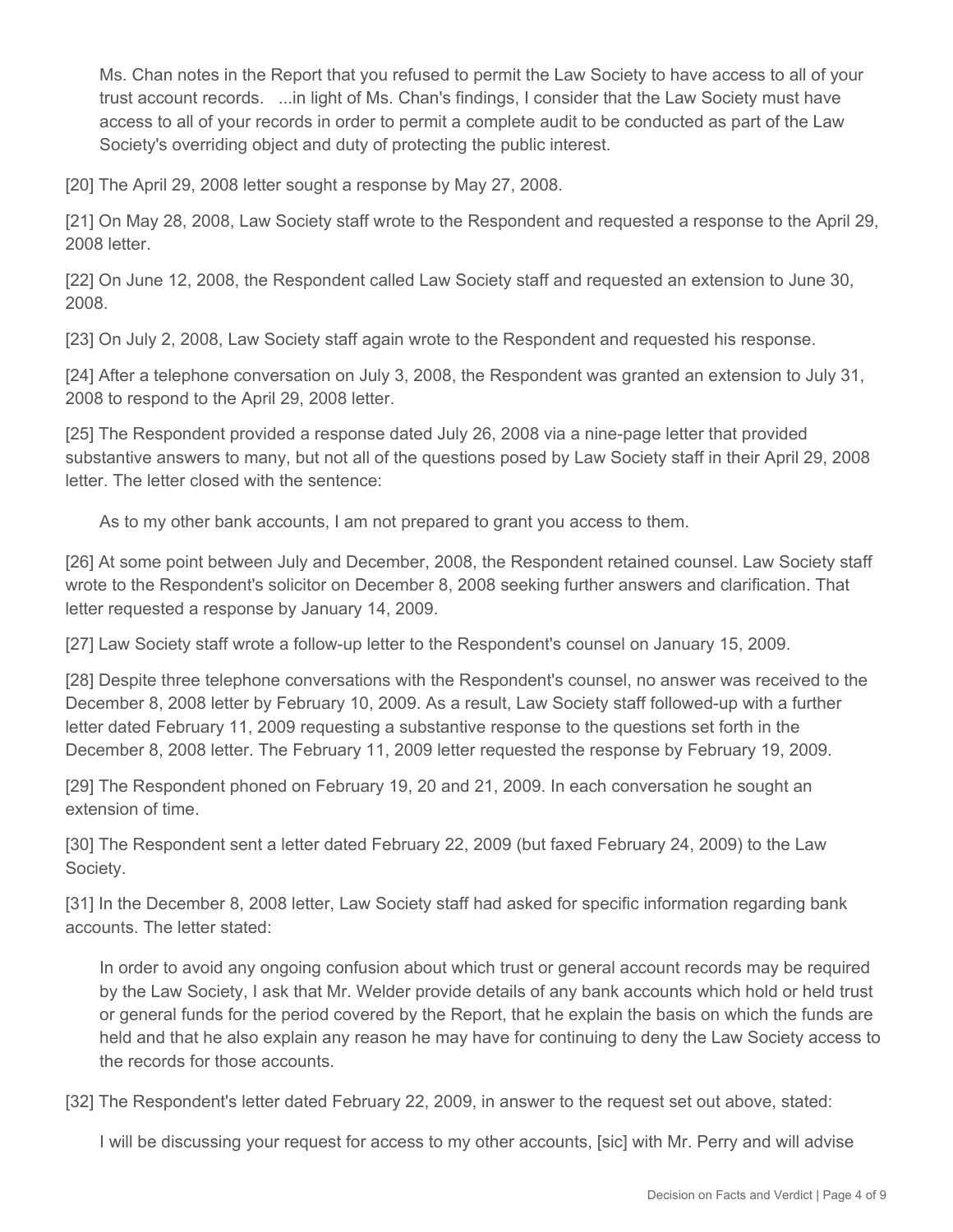you once I have his advice.

[33] Law Society staff wrote to the Respondent on April 17, 2009 setting out several requests, five of which were as follows:

(A) ... I ask that you address why you failed to give the caution contemplated by Rule 1 of Chapter 4 of the *Professional Conduct Handbook*. If my understanding of your position is incorrect, I ask that you clarify your position.

(B) In regard to my question B, I ask that you address why you continued to accept pooled funds after becoming aware of the Temporary Order. As well, I ask that you comment on the appearance that you were assisting ET to knowingly avoid or evade the Temporary Order.

(D) If I understand your response correctly, you are taking a position that you cannot comment on the instructions received from ET. I disagree with you. If you are asserting privilege or confidentiality here, I suggest that this assertion cannot stand in the face of the apparent fraud that occurred here. As well, I point you to s. 88(1) of the *Legal Profession Act*. I request that you comment on the instructions you received from ET.

(E) This question referenced the December 8, 2008 letter which posed the question:

In the case of M Corp. and GC (see page 30 of the Report), it appears that you were put on notice that Mr. McCandless was refusing to disburse any further funds to IFC. It also appears that you agreed that you would accept an Investor Trust Deposit of US \$299,990 from Mr. McCandless on behalf of M Corp. and you then disbursed the funds to IFC. Please clarify the basis on which you disbursed funds to IFC, both in the context of your general knowledge of the regulatory action being taken against IFC and in the context of Mr. McCandless' apparent refusal to disburse the funds to IFC.

(J) You did not provide all of the information required by Ms. Chan. I attach a copy of the fax she sent you on February 25, 2008 setting forth her requirements. Ms. Chan has informed me that she has not received either the esilaw trust ledger for file no. 3827 or the statement of account for file 3827 for the balance of \$4,827.76. I again request that you provide Ms. Chan with what she needs.

[34] The Law Society's letter requested a response by May 1, 2009.

[35] The Law Society wrote to the Respondent again on May 6, 2009 requesting a response.

[36] The Law Society wrote to the Respondent again on June 9, 2009, again seeking answers to the questions that had been posed. No response was received from the Respondent.

[37] The affidavit evidence of Law Society staff confirms that no response had been received from the Respondent as of February 26, 2010.

[38] The Respondent gave evidence at the hearing. During the course of his evidence, the Respondent testified that during the period from April 1, 2004 to November 30, 2007 he had operated a total of three bank accounts relating to his practice. Those accounts were the two trust accounts that the Respondent had reported in his Form 47 as well as the general account that he had informed the Law Society investigators about at the beginning of the Investigation.

[39] It must be emphasized that it was only during the course of this hearing into his conduct that the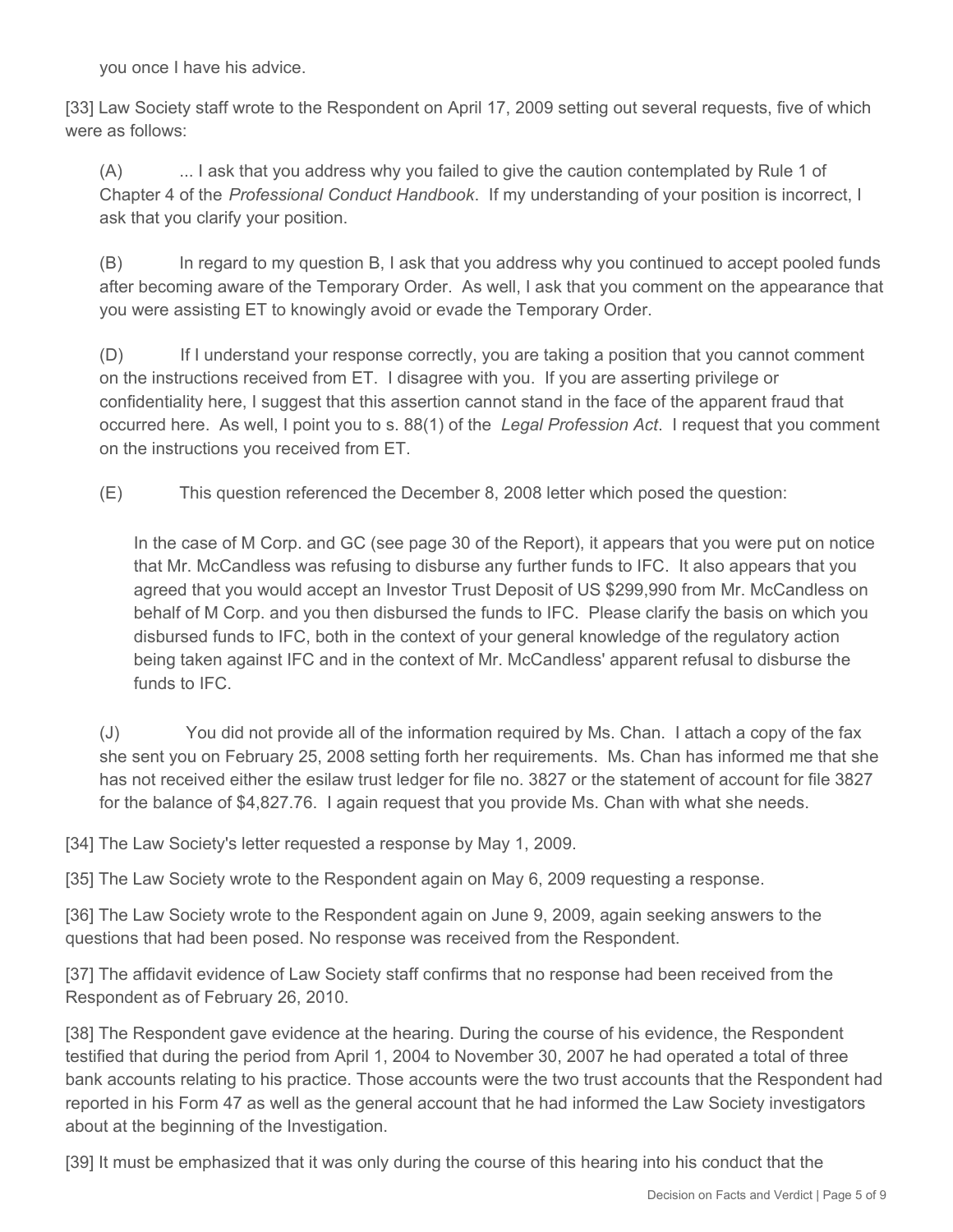Respondent provided this confirmatory evidence about his bank accounts. He was given several opportunities to provide that information, or to clarify his position, in the correspondence with Law Society staff. The Respondent repeatedly submitted that it was his position that the Law Society did not have a right to have access to the records of any bank accounts that were not related to his law practice. We make no ruling on the Respondent's position in that regard. However, we note that the letters from Law Society staff, and in particular the December 8, 2008 letter, cannot reasonably be construed as requesting access to the Respondent's personal bank accounts. Despite the clear wording of that letter, and later letters, the Respondent did not provide the answer that he ultimately gave in evidence at this hearing.

[40] We pause at this point to note that the Respondent's conduct during the investigation was far from exemplary. He was not fully cooperative with Law Society staff during the field portion of the Investigation. Despite his protestations to the contrary, the evidence shows that he played a " cat and mouse" game with the investigators. He testified to the effect that, while he did not attempt to obstruct the investigation, he did not believe it was his duty to assist it. He did not dispute the evidence of Law Society staff that, in responding to follow-up requests for information, he advised Law Society staff that her requests were " not on the top of his priority list" and that he saw the additional requests as " a constant harassment." As set out in more detail above, the Respondent's written responses to questions from Law Society staff were provided well after the deadlines set by the Law Society, if they were provided at all.

[41] The Respondent's duty during an investigation is set out in Rules 4-43(2)(b) which states:

(2) When an order is made under subrule (1),

...

(b) the lawyer or former lawyer concerned must immediately produce and permit the copying of all files, vouchers, records, accounts, books and any other evidence and must provide any explanations that the persons designated by the Executive Director under paragraph (a) require for the purpose of the investigation.

[42] The Law Society has, as one of its primary responsibilities, the protection of the public interest. Law Society staff were investigating an allegation that the Respondent had improperly allowed investors' funds to be deposited in his trust account and that he had disbursed those funds to his client in the face of the Temporary Order. In pursuing that investigation, Law Society staff spent hundreds of hours reviewing the Respondent's books and accounts and preparing an Interim Audit Report. The Report was interim because Law Society staff could not determine whether they had reviewed all of the relevant documentation.

[43] The Respondent's conduct throughout this investigation demonstrated that his intention was to provide the minimum amount of information and cooperation. This course of conduct led to significantly more time being spent on the investigation by Law Society staff. It also led to more work for the Respondent himself and led to an air of suspicion and distrust, which, in part, led to this inquiry. The Respondent appeared not to appreciate that providing information to the Law Society could be exculpatory. More fundamentally, the Respondent failed to appreciate his obligation to cooperate with the investigation. See Rule 4-43(2)(b) of the Law Society Rules.

## **Allegation 1(a)**

[44] Allegation 1(a) alleges that the Respondent failed to respond, substantively or at all, to the following requests for information: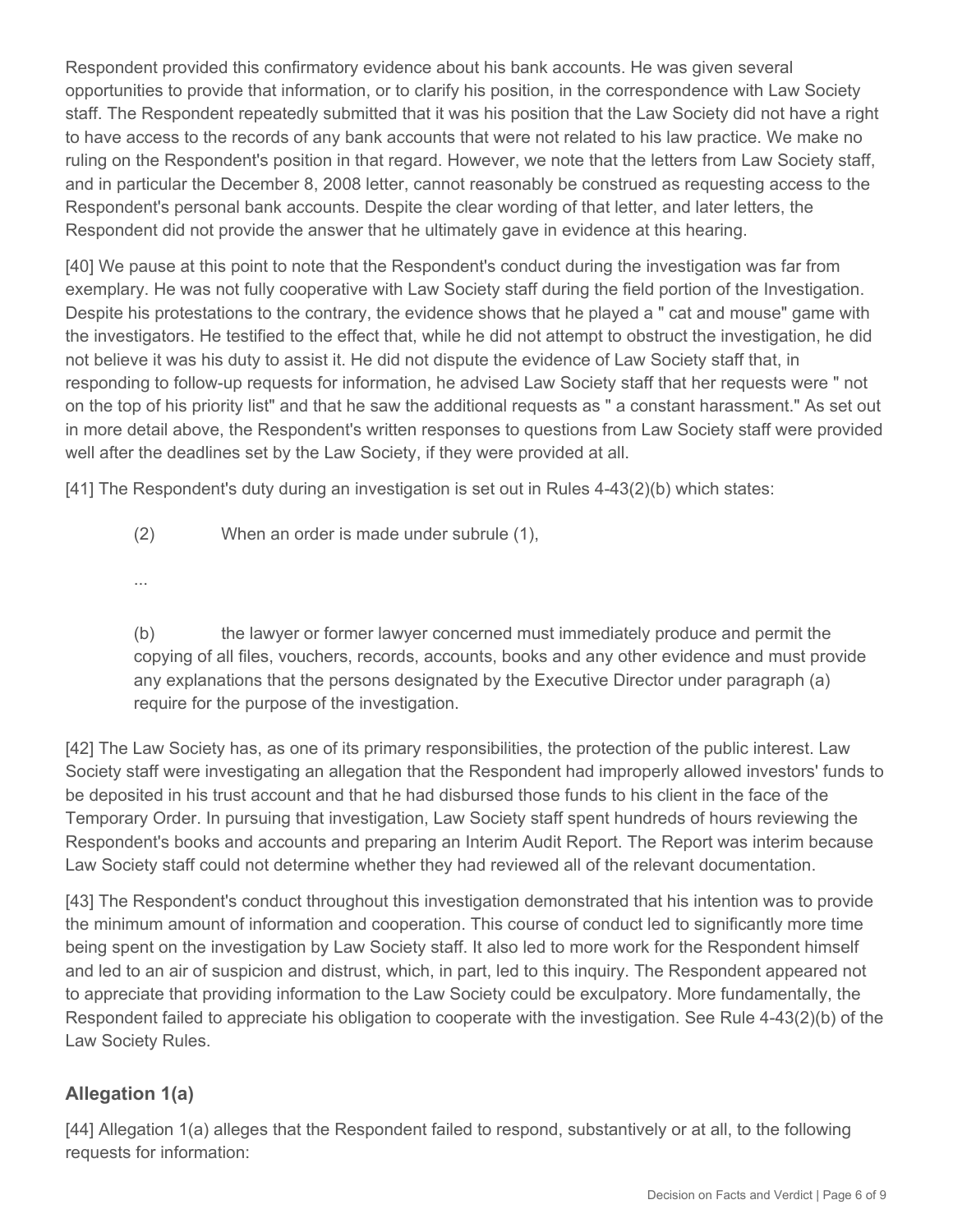(a) You have not responded to the request that you "provide details of any bank accounts which hold or held trust or general funds for the period covered by the Report, ... explain the basis on which the funds are held and ... also explain any reason ... for continuing to deny the Law Society access for the records for those accounts'. (Page 7 of the December 8, 2008 Letter)

[45] As set out above, there was significant correspondence between the Law Society and the Respondent requesting clarification about, and details of, any bank accounts that had held, or then held, trust or general funds during the period covered by the Report.

[46] The Respondent had provided information regarding his two trust accounts and one general account during the field part of the Investigation. He did not reply to the Law Society's written requests.

[47] However, given the Respondent's sworn testimony at the hearing, that he had no accounts other than the three accounts he had reported to the Law Society staff, we cannot find that the Respondent failed to " provide details of any bank accounts which hold or held trust or general funds" . If no other bank accounts existed, there is no evidence that he failed to provide details of the other accounts.

[48] For the same reason, there is no evidence that the Respondent denied the Law Society access to the records of those other accounts.

[49] As a result, allegation 1(a) is dismissed.

### **Allegation 1(b)**

[50] Allegation 1(b) alleges that the Respondent failed to provide access to all of his trust and general bank account records.

[51] For the same reasons set out in paragraphs [47] and [48], allegation 1(b) is dismissed.

[52] The evidence indicated that the Law Society staff was given access to the two trust accounts and one general account referred to by the Respondent. Based upon the Respondent's testimony at the hearing, the evidence is that those were his only accounts. As a result, this allegation is dismissed.

## **Allegation 1(c)**

[53] Allegation 1(c) alleges that the Respondent failed to respond to the questions set out in paragraphs (A), (B), (D), (E) and (J) of the April 17, 2009 letter. The questions are outlined above in paragraph [33].

[54] During cross-examination of the Respondent, counsel for the Law Society took the Respondent through the questions asked in the April 17, 2009 letter.

[55] The Respondent agreed that he had not responded to the questions set out in the April 17, 2009 letter from the Law Society. The Respondent's submission was that his two letters, dated July 26, 2008 and February 22, 2009, constituted 11 pages of answers to the Law Society's questions. That submission ignored the fact that it is not the volume, but the substance of the responses that is in issue. There was no response to the questions posed in the April 17, 2009 letter. It was clear that Law Society staff was not satisfied with the Respondent's prior answers.

[56] As a result, we are satisfied that allegation 1(c ) has been made out.

### **Tests for Professional Misconduct**

[57] There is ample authority for the proposition that a failure to respond to communications from the Law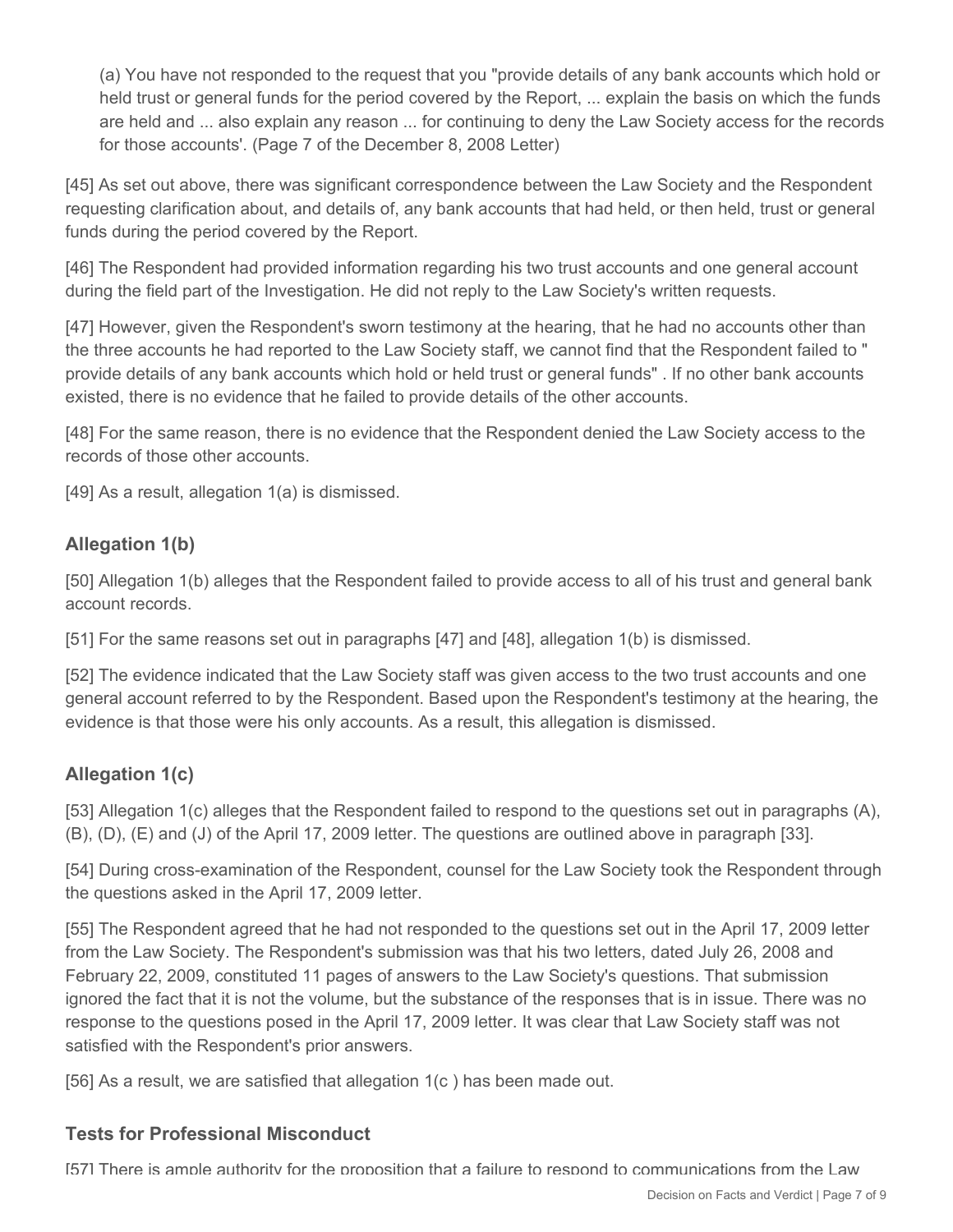[57] There is ample authority for the proposition that a failure to respond to communications from the Law Society constitutes professional misconduct.

The *Professional Conduct Handbook*, Chapter 13, Rule 3, requires a Respondent to reply promptly to any communication from the Law Society.

[58] In *Law Society of BC v. Dobbin*, [1999] LSBC 27, the majority of the Benchers on review held:

19. Not all Rules in the *Professional Conduct Handbook* are created equal. ...

20. The duty to reply to communications from the Law Society is in yet another category. While it is true that the duty to reply is only found explicitly set out in Chapter 13, Rule 3, of the *Professional Conduct Handbook,* it is a cornerstone of our independent, self-governing profession. If the Law Society cannot count on prompt, candid and complete replies by members to its communications, it will be unable to uphold and protect the public interest, which is the Law Society's paramount duty. The duty to reply to communications from the Law Society is at the heart of the Law Society's regulation of the practice of law, and it is essential to the Law Society's mandate to uphold and protect the interests of its members. If members could ignore communications from the Law Society, the profession would not be governed but would be in a state of anarchy.

...

25. Frequently, the member's failure to respond to Law Society communications is a sequel to a prior, frustrating failure to respond to client communications or to other lawyers' communications. Procrastination in responding to the Law Society, or wilful failure to respond to the Law Society, may be symptomatic of other practice problems involving delay on files or other dereliction of professional duty.

 The Law Society is put in an impossible position in dealing with disgruntled clients, or disgruntled other lawyers, by a member's intransigent failure to respond. There is no doubt whatever that a persistent, intransigent failure to respond to Law Society communications brings the legal profession into disrepute. As a result, it is the decision of the Benchers that unexplained persistent failure to respond to Law Society communications will always be prima facie evidence of professional misconduct which throws upon the respondent member a persuasive burden to excuse his or her conduct. The circumstances which led the member to fail to respond are peculiarly within his or her means of knowledge. It cannot be a part of the evidentiary burden of the Law Society to show both that the member persistently failed to respond and the reasons for that failure.

[59] As noted above, the Respondent is alleged to have failed to respond to specific questions set out in the Law Society's letter dated April 17, 2009. It is evident that he did not answer those questions. The Respondent did provide some evidence indicating that he thought he had answered the questions in prior correspondence. However, it is clear that the Respondent did not provide any substantive answer, or any answer at all, to the questions set out in the April 17, 2009 letter. He has not provided any persuasive evidence that would excuse his conduct.

### **Verdict**

[60] The Panel finds that the Respondent has committed professional misconduct as alleged in allegation 1(c) of the citation.

[61] In accordance with the agreement of counsel for the Law Society and the Respondent, the Panel directs that submissions on Penalty be made in writing. The Panel directs that the submissions of the Law Society be delivered within 21 days of the date of the release of this decision. The Panel further directs that the